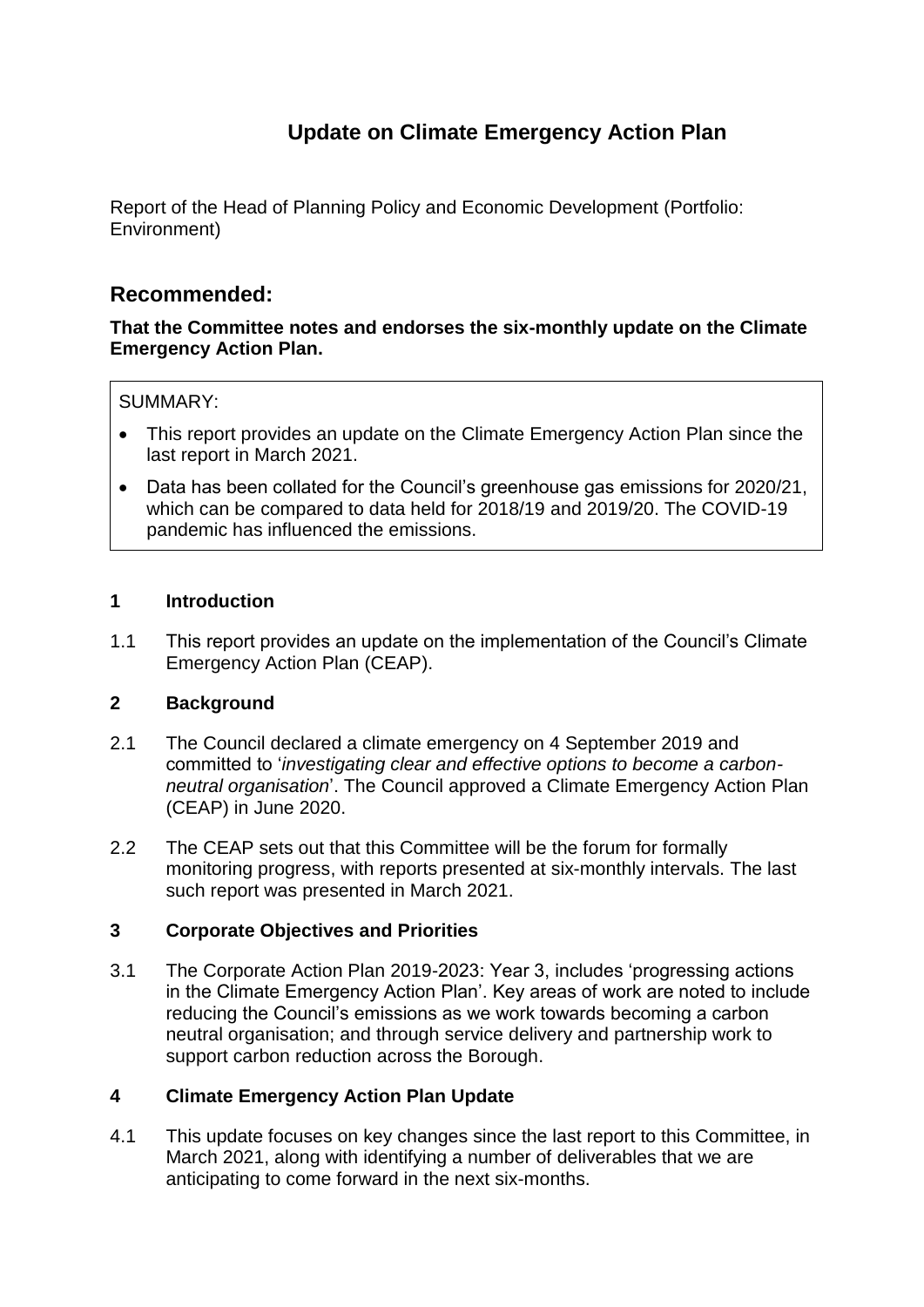- 4.2 For reference, in March 2021 we advised the Committee that the deliverables anticipated to be progressed in the next six-months included the items set out below. Progress has been made on all of these items.
	- Implemented changes to the mowing regimes for some of the Council's green spaces to reduce operational emissions and improve wildlife value;
	- The survey of parish & town councils on climate and sustainability activity to have closed, with analysis of the responses completed to help inform the way forward;
	- Added further electric vehicles to the fleet (replacing diesel vehicles) to bring the total to 11 such vehicles; and
	- Support partners through Andover Vision in delivering the Climate Day of Action (subject to any need to review the revised date due to the pandemic).

## *Smarter working*

- 4.3 As the Committee will be aware, since the CEAP was prepared, circumstances have changed substantially as a result of the COVID-19 pandemic. As part of its modernisation agenda, the Council is looking at smarter and more agile working, including the use of technology. The climate emergency has been identified as a strategic influence for this.
- 4.4 In terms of printing statistics, the number of pages printed averaged at around 93,000 pages from August 2020 to July 2021 inclusive (the lowest monthly figure being about 77,000 pages, with the highest at just under 112,000 pages) 1 . The self-serve numbers over the past 12 months have averaged around 50%, with the pre-pandemic position being around 35%.

# *Housing*

 $\overline{a}$ 

- 4.5 The Council has been working with the Greater South East Energy Hub (GSSEH) and City Energy (an appointed managing agent) on the delivery of funds through the Local Authority Delivery (LAD) 2 scheme of the Green Homes Grant. The funds available for Test Valley are in the region of £315,000 and can support the retrofit of approximately 30-40 households to improve their thermal efficiency. This is for households in fuel poverty and in properties with EPC rating of E or lower. This work is being undertaken by targeting households directly as installations need to be delivered by December 2021.
- 4.6 The Council is also working with the GSSEH on a bid for the LAD3 scheme<sup>2</sup>, which would start installations from March 2022. The bid has been submitted to the Government Department for Business, Energy and Industrial Strategy (BEIS) with an indicative amount of £1.161million for Test Valley. Bids are subject to funding being available and this amount is therefore not guaranteed.

<sup>1</sup> While it may not be a comparable period, between October 2019 and February 2020, our average of total pages printed per month was in the order of 193,000 pages.

<sup>&</sup>lt;sup>2</sup> This similarly focuses on low income households and the least efficient homes.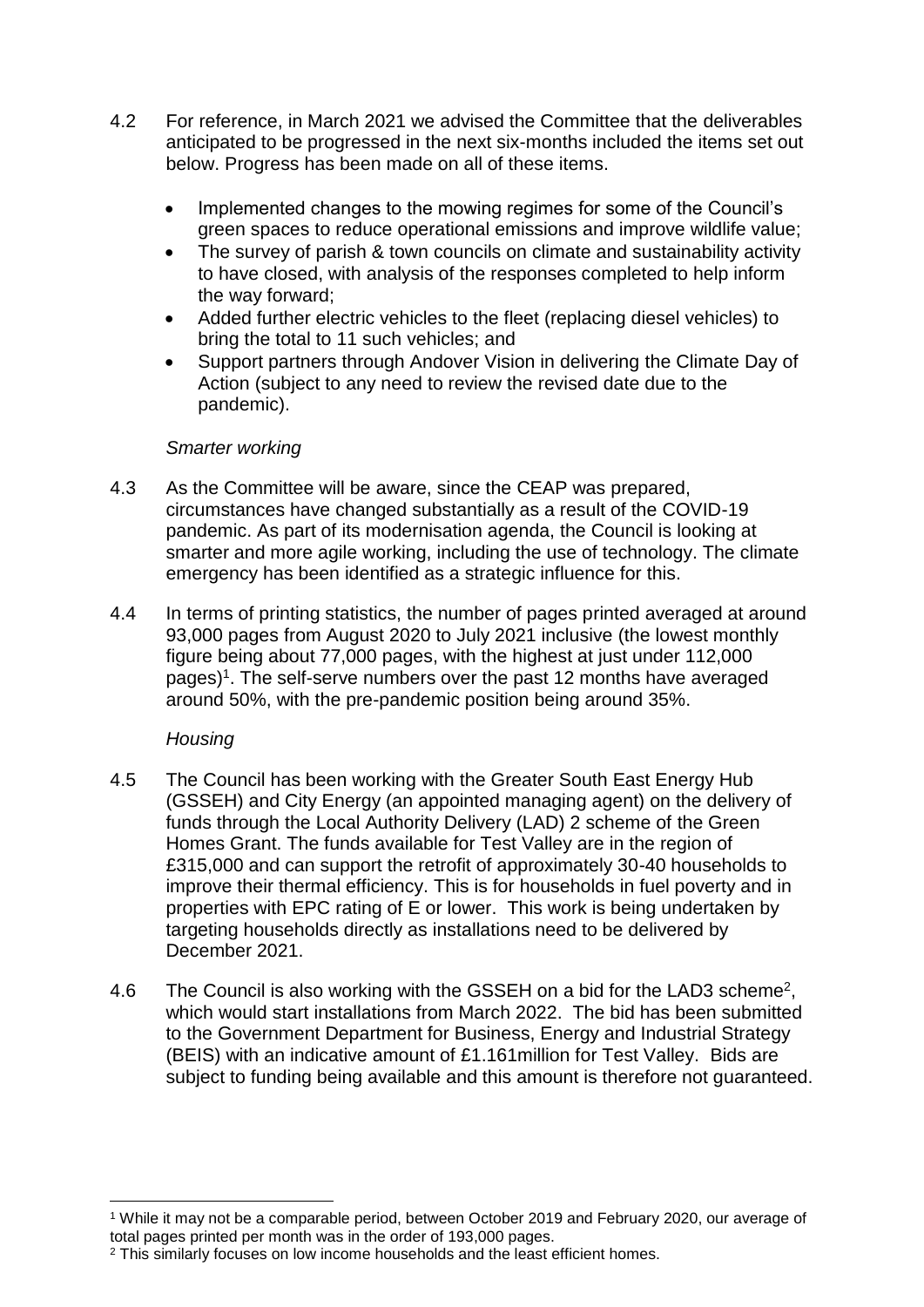4.7 Through the updating of the Private Sector Housing renewal policy, the maximum amount of available grants and loans available for owner occupiers on low incomes to carry out essential repairs and energy efficiency improvements has increased which should allow eligible householders to access funding for more extensive measures than previously.

## *Local Plan*

4.8 As the Committee will be aware, last summer the Refined Issues and Options stage of Local Plan highlighted that climate change will be a key theme running throughout the Local Plan, as well as identifying some of the policy options available. This work will be further refined in producing the next stage of the Local Plan. It is anticipated that the consideration of opportunities to work toward carbon neutrality will run throughout the Local Plan.

## *Fleet Vehicles and Plant*

4.9 Two further electric vans have been delivered<sup>3</sup>, both replacing diesel fuelled vehicles, bringing the total to 11 electric vehicles. The transition to electrically operated hand plant (e.g. hedge trimmers, strimmers) is continuing as part of an ongoing replacement programme, as machines come to end of use / beyond economic repair.

## *Supporting Communities and Businesses*

- 4.10 A survey was circulated to parish councils in January to help improve our understanding of activity underway and how we can support them in relation to climate change and sustainability, including through the identification of key areas of interest. Responses were received representing 16 parish and town councils. As no additional responses have been received since March 2021, the survey will now be closed.
- 4.11 In June, a parish and town council (virtual) climate change and sustainability event was held, which focused on planting and wilding. The theme was identified having regard to the above mentioned survey responses. The event was attended by approximately 30 parish councillors and other representatives. The event shared insights from the Council's Countryside Team, along with the Wildlife Trust, Woodland Trust and the Greener Villages group. The post event pack that was circulated also provided information on resources that may be of interest and grants / funding available. The event was well received and research is underway for a future event. The recent TVAPTC/TVBC Conference included a workshop session on local action on climate emergency.
- 4.12 Working with partners from Andover Vision, officers supported the delivery of Andover's Climate Day of Action on 25 June. The day was a great success and saw schools, businesses and community groups from across the town take action to raise awareness and help combat climate change. As part of this event, a climate marketplace was held on Andover High Street with local community groups showcasing their great environmental work and encouraging others to take part. This was the first Climate Day of Action, the lessons learnt are anticipated to be used to improve the event for next year.

 $\overline{a}$ <sup>3</sup> These are for use by the Environmental Services and Community and Leisure Service.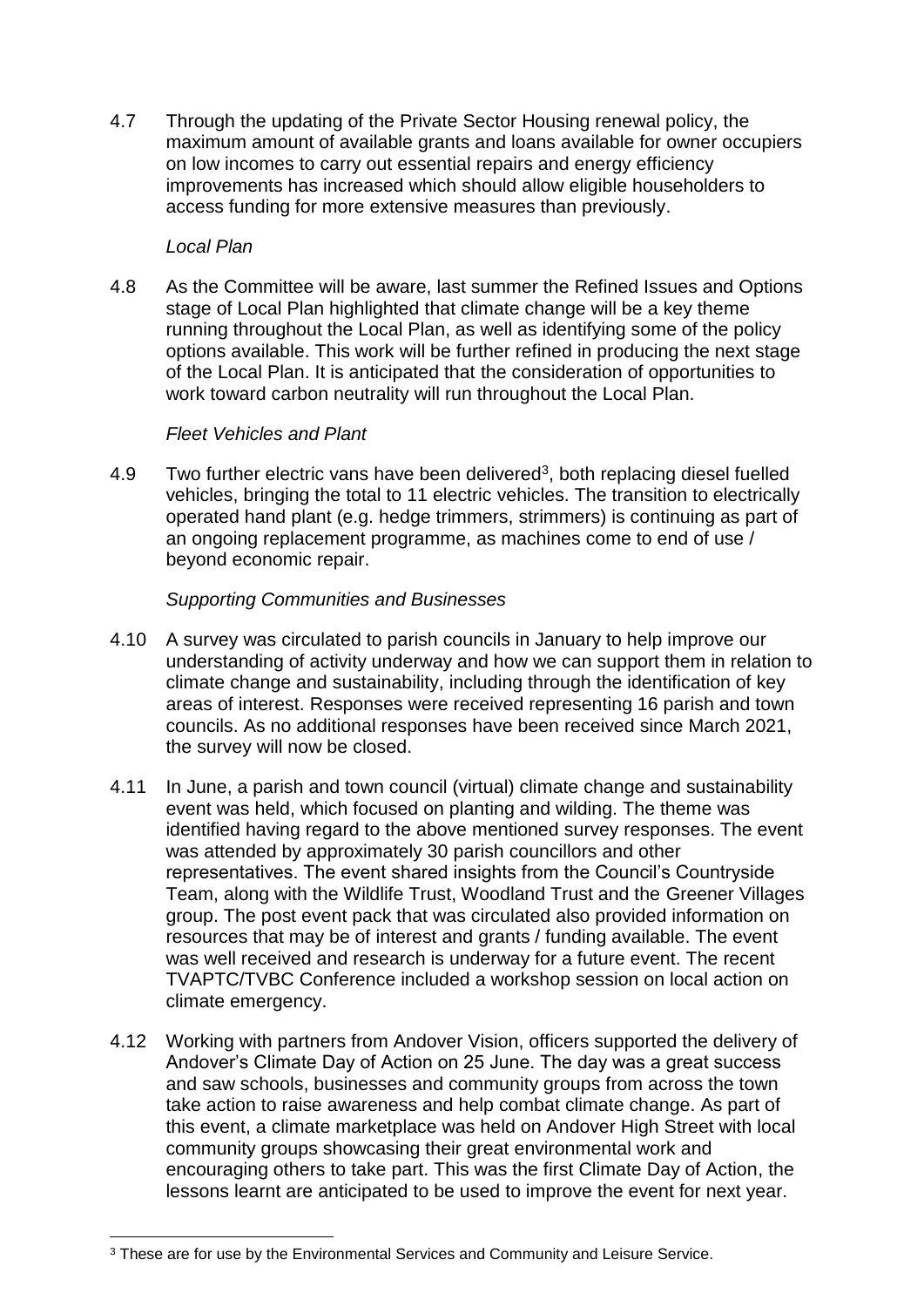- 4.13 The Council is one of four Hampshire district councils that is taking part in LoCASE<sup>4</sup>, which launched in September. This scheme is scheduled to run for two years and is intended to support businesses to reduce their carbon footprint, through a combination of support and grants (up to 40% grants).
- 4.14 The 2021 Test Valley Business Awards<sup>5</sup> included an award category for businesses reducing their carbon footprint or enabling others to do so. The Economic Development Officer is also continuing to work with the Local Enterprise Partnership, the Hampshire Chamber of Commerce and other organisations on this matter. This includes working with partners to organise a virtual event for businesses to learn about how they can make a start to decarbonise.
- 4.15 It is intended that the next Test Valley Partnership meeting will include an agenda item on climate change as an additional route to work with partner organisations operating with the Borough on this matter.

## *Local Environment*

- 4.16 This spring, the urban meadow project commenced. This is the first phase of a three year plan, with about 7 hectares of land within our open spaces managed as urban meadows<sup>6</sup>. Initial surveys have been completed (with support from volunteers). The final cut of the urban meadows is being undertaken this September / October. Over the next six-months the review of the project will continue, including taking account of feedback on the current locations.
- 4.17 This autumn and winter, we are planning to plant around 10,000 trees, including a range of species such as hazel, beech, oak, alder and lime. These will be planted at a number of locations across the Borough, including Valley Park woodlands, Hunts Farm, Anton Lakes, and Picket Twenty urban park. 7
- 4.18 Officers continue to engage with a range of local groups, including Andover Trees United, TARCA, and Wilder Romsey. In addition, discussions are continuing with colleagues at Hampshire County Council in relation to reviewing the management of roadside verges (including reducing mowing frequency) in certain locations.
- 4.19 In summary, key deliverables that we are anticipating to be progressed prior to the next six-month report include:
	- Supporting the retrofitting of 30-40 homes in the Borough to improve their thermal efficiency as part of the LAD2 scheme;
	- Planting around 10,000 trees during the planting season at a range of locations across the Borough; and

<sup>6</sup> See:<https://testvalley.gov.uk/communityandleisure/parksandgreenspaces/urban-meadow-creation> <sup>7</sup> For more information see: [https://testvalley.gov.uk/planning-and-building/treesandlandscape/tree-](https://testvalley.gov.uk/planning-and-building/treesandlandscape/tree-planting-in-test-valley)

 $\overline{a}$ <sup>4</sup> EU funded programme, being co-ordinated by Kent County Council. More information at: <https://locase.co.uk/>

<sup>&</sup>lt;sup>5</sup> Award ceremony planned for November 2021.

[planting-in-test-valley](https://testvalley.gov.uk/planning-and-building/treesandlandscape/tree-planting-in-test-valley)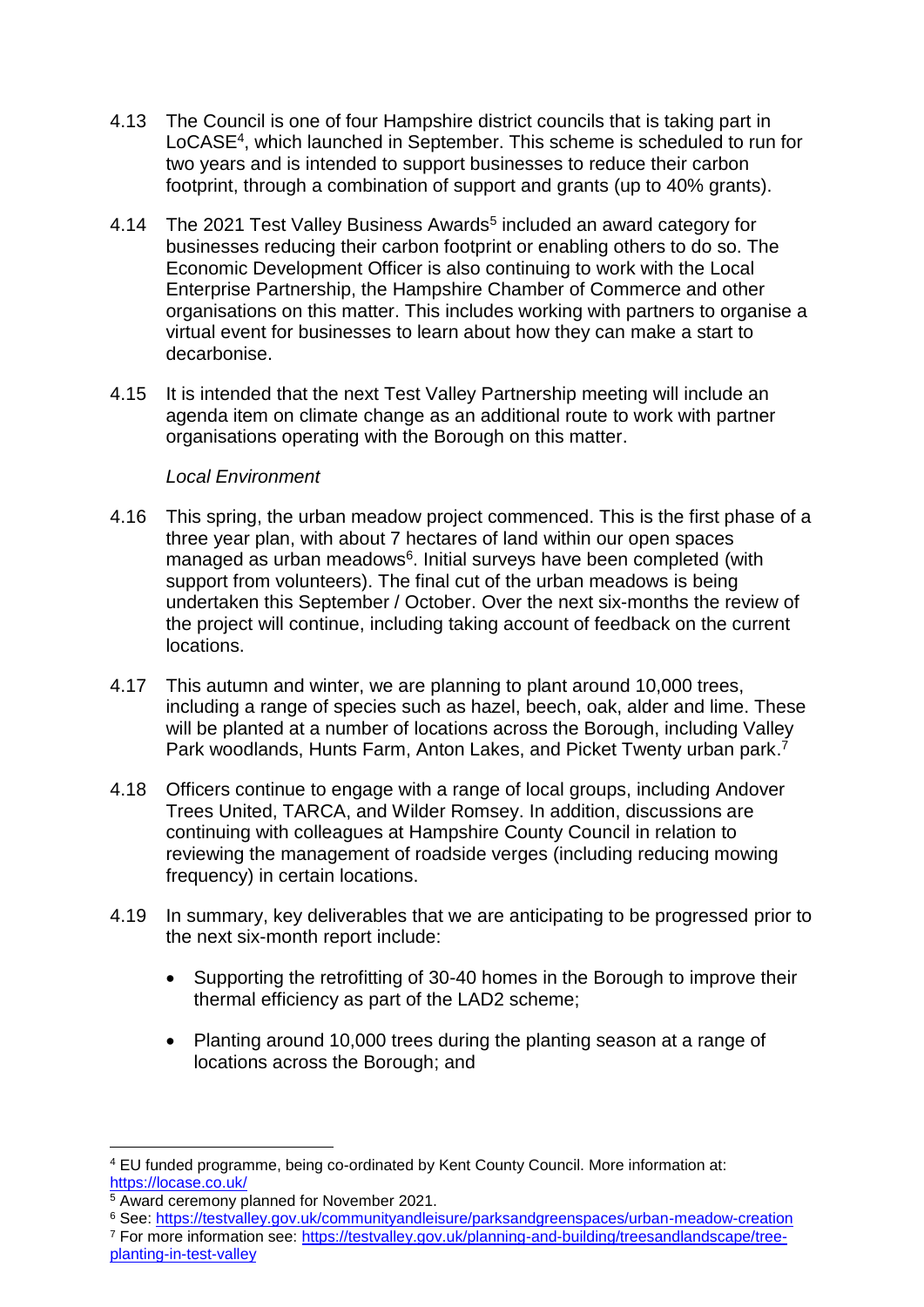Continuing to work with partners to work towards reducing emissions across the Borough.

# **5 Greenhouse Gas Emissions Reporting**

- 5.1 The CEAP sets out our approach to calculating the Council's greenhouse gas emissions, which concentrated on the energy (gas and electricity) used by the buildings we own and operate, as well as the fuel used in running the fleet. The CEAP provided figures for 2018/19 based on tonnes of carbon dioxide equivalent  $(CO<sub>2</sub>e)<sup>8</sup>$ , with data for 2019/20 having been reported to this Committee in March 2021.
- 5.2 Data is presented below for 2020/21, in comparison to the position for 2018/19 and 2019/20. The graph indicates the three main components<sup>9</sup> of reporting of our emissions (reported in kilogrammes of CO<sub>2</sub>e). The subsequent table sets out the total emissions (in tonnes of  $CO<sub>2</sub>e$ ), along with the implications of exporting renewable electricity back to the grid<sup>10</sup> and through switching to a REGO backed tariff in October 2020.



 $\overline{a}$ <sup>8</sup> This is the unit of measurement advocated for use by the Government to report on greenhouse gas emissions. It looks beyond carbon dioxide, for example covering methane and nitrous oxide. It records the global warming potential of each greenhouse gas, expressed in terms of the global warming potential of one unit of carbon dioxide.

 $9$  The emissions associated with the charging of electric vehicles is captured within the electricity use, rather than fleet fuel use.

<sup>&</sup>lt;sup>10</sup> This relates to the solar panels at Portway Depot.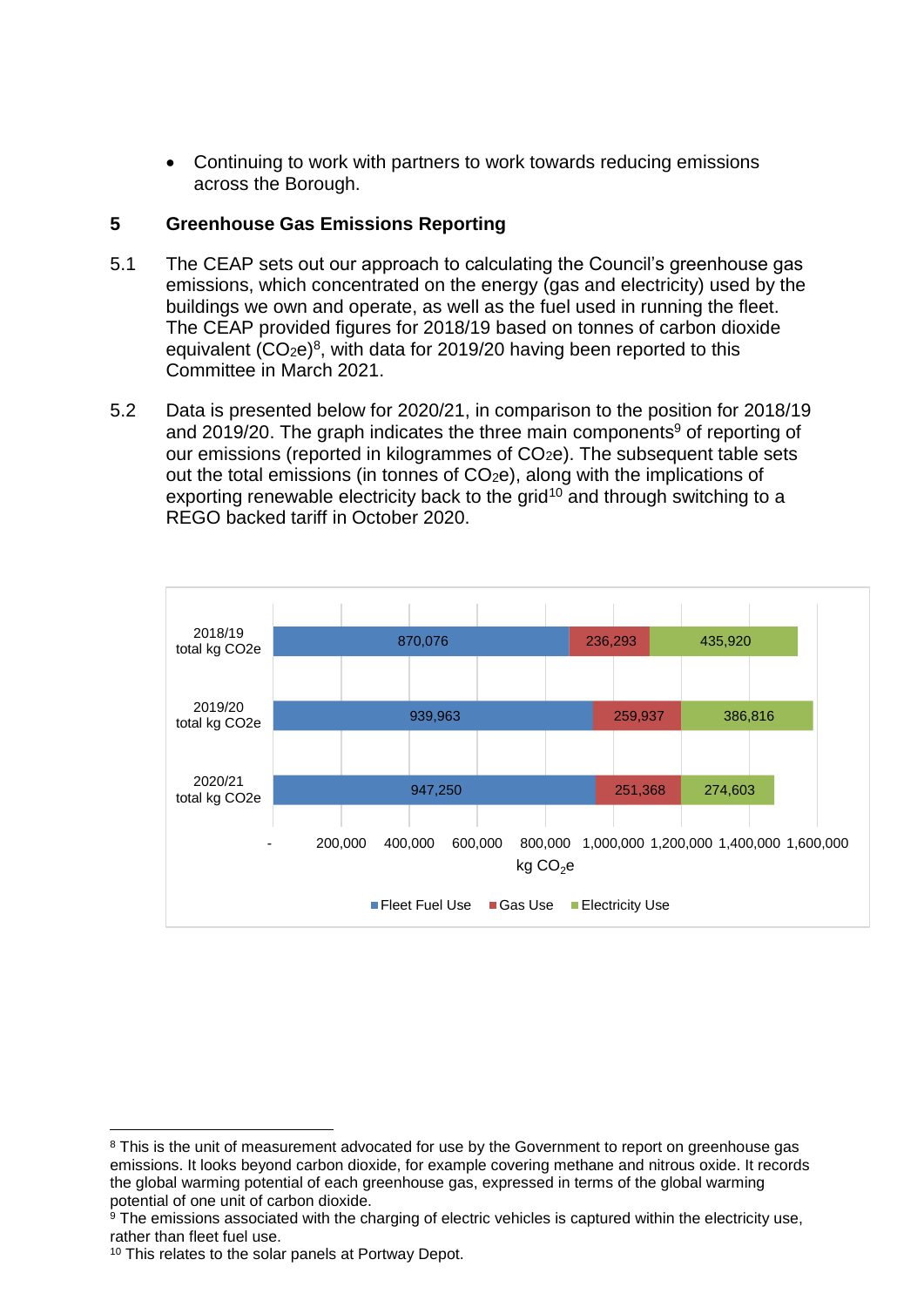|                                                                                                               | Tonnes of CO <sub>2</sub> e |         |         |
|---------------------------------------------------------------------------------------------------------------|-----------------------------|---------|---------|
|                                                                                                               | 2018/1911                   | 2019/20 | 2020/21 |
| <b>Gross Total Emissions</b>                                                                                  | 1,542                       | 1,587   | 1,473   |
| Total allowing for<br>exported renewable<br>electricity back to the<br>grid                                   | 1,534                       | 1,580   | 1,467   |
| Total allowing for<br>exported renewable<br>electricity back to the<br>grid and for purchased<br>green tariff | 1,534                       | 1,580   | 1,31912 |

- 5.3 As may be anticipated, the latest reporting period has been significantly influenced by the COVID-19 pandemic (e.g. some sites being closed or used in different ways). This position will be reflected in many other organisations' emissions reporting for this year. We also need to be mindful that while some components of the emissions appear to show a reduction, there will be displacement of emissions – for example as a result of home working, which is not currently accounted for in the figures.
- 5.4 The gross emissions data for 2020/21 indicates that overall emissions reduced by about 7% relative to 2019/20; and 4% relative to 2018/19. When accounting for the exporting of electricity back to the grid, and the purchase of electricity from a green tariff (from October 2020), the emissions for 2020/21 reduced by about 16% relative to 2019/20; and 14% relative to 2018/19.
- 5.5 The emissions associated with the fleet fuel use marginally increased (0.8%) relative to last year, this is likely to reflect additional homes being served through waste and recycling collections, along with the responsibility for a growing number of open spaces. There may also have been some variations as a result of changes in service delivery accounting for the pandemic.
- 5.6 The emissions associated with the electricity usage dropped by about 29% (based on national grid conversion rates, not allowing for the REGO backed tariff), and emissions related to gas use were about 3% lower relative to the previous reporting year. The pandemic would have been a significant factor in this. For gas and electricity use, there are difference on a site by site basis. For information, while some buildings were close for public use, some of the systems may still have been operating, for example for health and safety compliance reasons.

# **6 Conclusion**

6.1 An update has been provided on the actions within the CEAP since March 2021. In addition, an overview has been provided of the Council's greenhouse gas emissions for 2020/21.

 $\overline{a}$ <sup>11</sup> Data not available for gas usage at Picket Twenty Sports Pavilion for this reporting period – this is also reflected in the graph.

<sup>&</sup>lt;sup>12</sup> This includes an assumption on the proportion of street lighting that would have been covered by a REGO backed tariff as the data is not available split based on when this tariff came into effect.